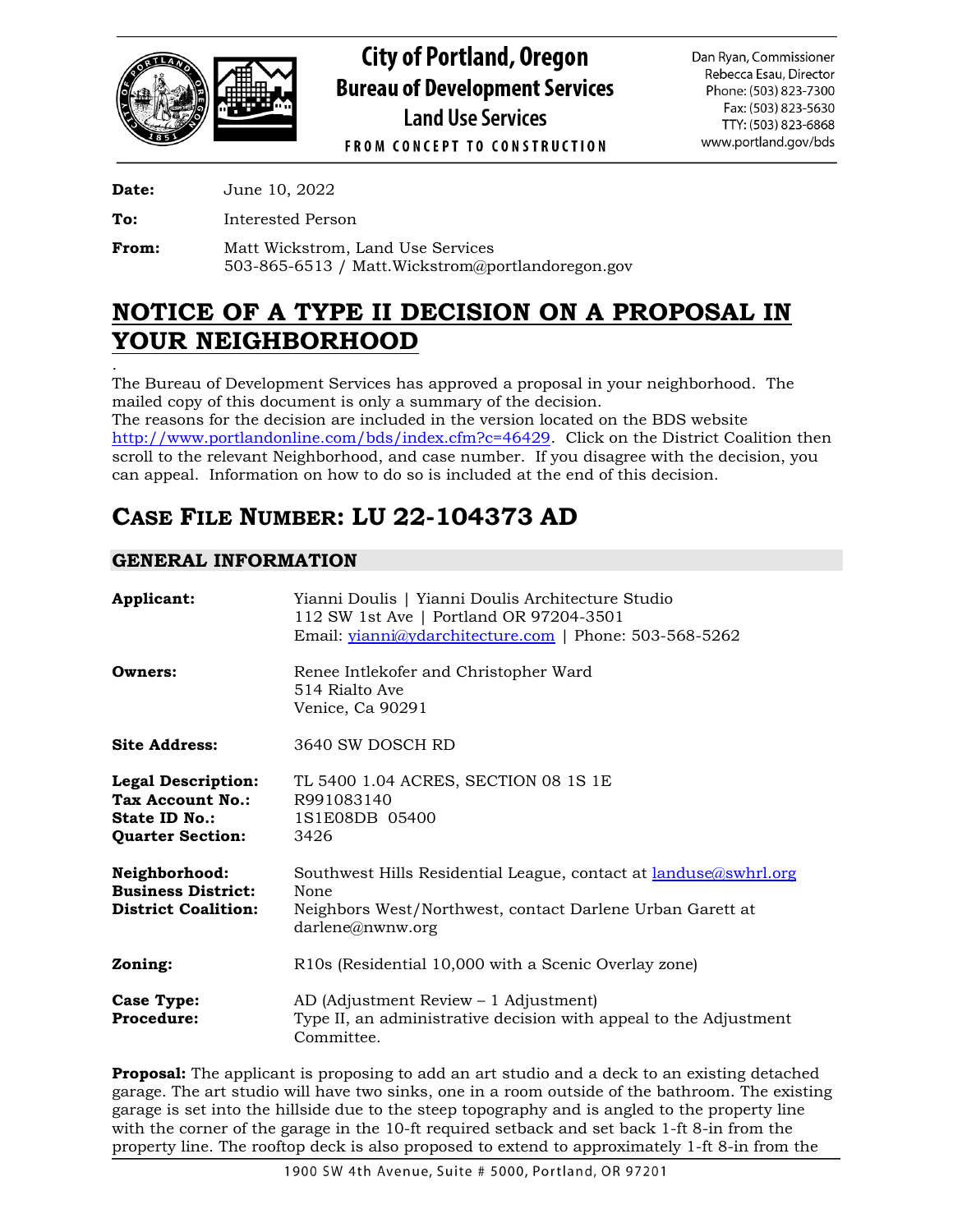southwest property line. The proposed art studio would be a second story on the garage, but shifted north and wholly outside of the 10-ft side building setback. Because the art studio and rooftop deck will be attached to the existing garage that is already within the required setback, the addition expands the existing garage, extends a rooftop deck into the setback and does not bring it closer to conformance. Therefore, an Adjustment is required for the art studio and rooftop deck addition to the existing accessory structure (the detached garage) in the 10-foot setback required by 33.110.220 and Table 110-4.

## **Relevant Approval Criteria:**

To be approved, this proposal must comply with the Adjustment Review approval criteria in Zoning Code Section 33.805.040.A-F.

## **ANALYSIS**

**Site and Vicinity:** The existing house and detached garage are located on an over 30,000 square foot flag lot connecting to SW Dosch Rd. They are located on a shared driveway which provides access to this site as well as two other houses. One of these homes contains a detached garage with second story living area, similar to the proposal, as well as an in-ground pool. The detached garage is angled and a front corner is located close to the south property line. The surrounding vicinity within 400 feet of the site is developed with large single-dwelling homes on large lots. Council Crest Park is located to the east of the site.

**Zoning:** The site is zoned R10s (Residential 10,000 with a Scenic Resource Zone overlay). The R10 zone is a Single-Dwelling zone. The single-dwelling zones are intended to preserve land for housing and to provide housing opportunities for individual households. The Scenic Resource Zone overlay is intended to protect Portland's significant scenic resources and enhance the appearance of Portland to make it a better place to live and work.

**Land Use History:** City records indicate there are no prior land use reviews for this site.

**Agency Review:** A "Notice of Proposal in Your Neighborhood" was mailed **April 1, 2022**. The following Bureaus responded:

• The Portland Bureau of Transportation (PBOT) responded with no objections (Exhibit E.1).

• The Life Safety Section of BDS responded that a separate building permit is required for the work proposed and it must be designed to meet all applicable building codes and ordinances (Exhibit E.2).

• The Fire Bureau responded with no concerns and that all applicable Fire Code requirements will apply to the building permit (Exhibit E.3).

• The Site Development Section of BDS, the Bureau of Environmental Services (BES) and the Water Bureau all responded with no concerns (Exhibit E.4).

**Neighborhood Review:** A Notice of Proposal in Your Neighborhood was mailed on April 1, 2022. A total of two written responses have been received:

• The first response stated concern with the accessory dwelling unit (ADU) being used as a short-term rental and asked if such rentals are evaluated as part of this land use review (Exhibit F.1).

• The second response provided a list of concerns including large trucks, vehicles and excavation blocking access to their home, concerns about a family member's access to their home, pet safety, water run off, old growth timber, privacy, potential excavation damage to a swimming pool located 50 feet way, disruption, impacts of an ADU, noise, and that an ADU could be used as a short-term rental (Exhibit F.2).

*Staff comment: The Notice of Proposal sent on April 1, 2022 described the addition to the detached garage as an ADU which is consistent with materials in the application; however, the addition is proposed as an art studio and although an additional sink is located outside of the bathroom, no full kitchen is proposed. In situations when a second*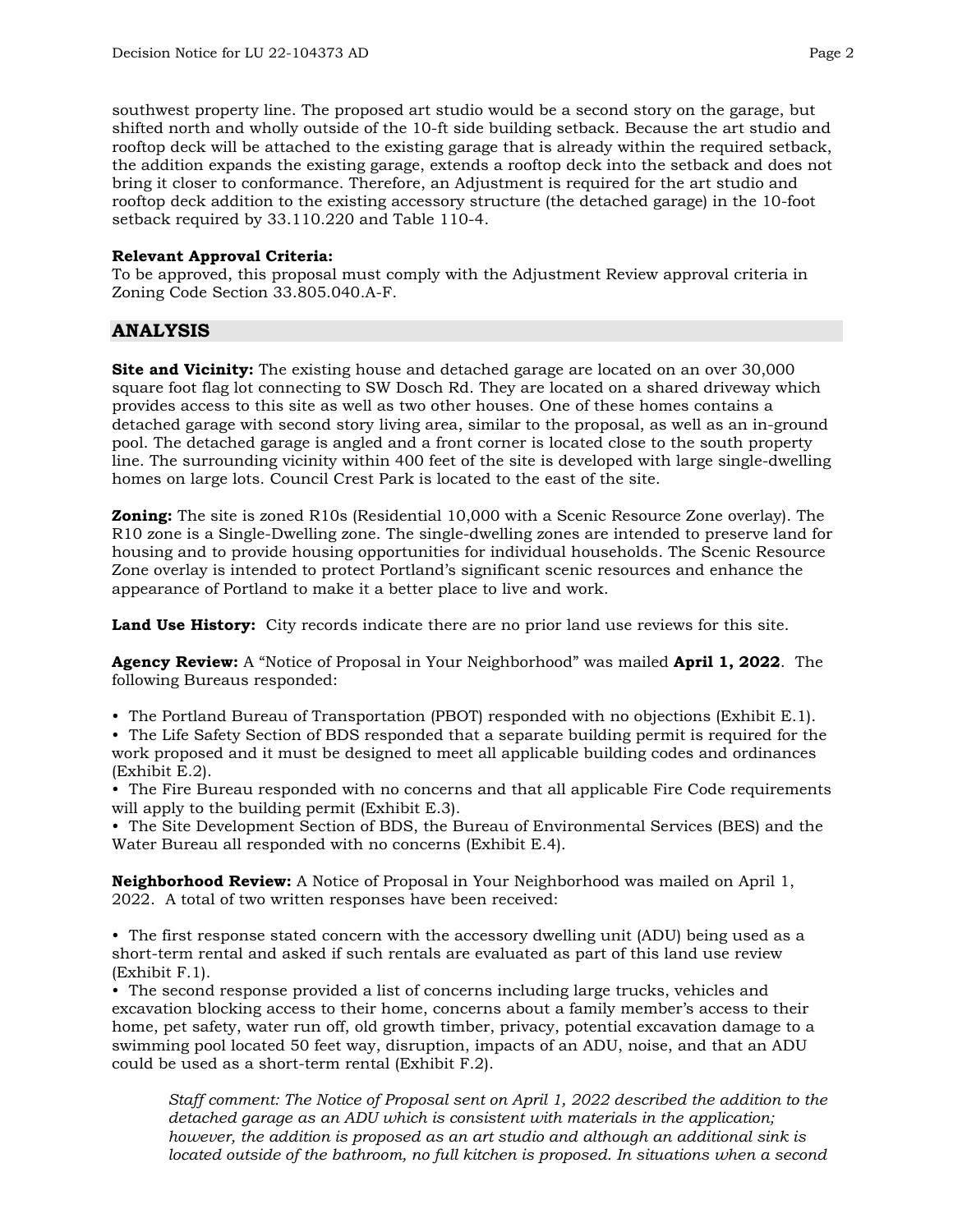*sink is proposed outside of a bathroom in an accessory structure, the development is reviewed as if it could easily be converted to an ADU. In response, the applicant has proposed a condition of approval to restrict the art studio from being used as a dwelling unit (an ADU) or used as a short-term rental, unless either proposed use is reviewed and approved through another land use review.* 

## **ZONING CODE APPROVAL CRITERIA**

#### **33.805.040 Approval Criteria**

Adjustment requests will be approved if the applicant has demonstrated that approval criteria A through F, below, have been met.

**A.** Granting the Adjustment will equally or better meet the purpose of the regulation to be modified; and

**Findings:** The purpose of the requirement for the side setback and the rooftop deck portion of the art studio building constructed partially above the existing detached garage to be no closer than 10 feet is stated in Zoning Code Section 33.110.220.B:

## *33.110.220 Setbacks*

*The setback regulations for buildings and garage entrances serve several purposes:*

- *They maintain light, air, separation for fire protection, and access for fire fighting;*
- *They reflect the general building scale and placement of houses in the city's neighborhoods;*
- *They promote a reasonable physical relationship between residences;*
- *They promote options for privacy for neighboring properties;*
- *They require larger front setbacks than side and rear setbacks to promote open, visually pleasing front yards;*
- *They provide adequate flexibility to site a building so that it may be compatible with the neighborhood, fit the topography of the site, allow for required outdoor areas, and allow for architectural diversity; and*
- *They provide room for a car to park in front of a garage door without overhanging the street or sidewalk, and they enhance driver visibility when backing onto the street.*

Staff finds the proposal to locate the art studio addition (the art studio building and the rooftop deck) on top of the detached garage with a portion located 1-foot 8 inches from the side property line rather than the required 10 feet is equally consistent with the purpose statement above for the following reasons:

- The slope of the site and location of the existing detached garage results in the addition of the art studio building as single-story development. In addition, the art studio building is located entirely outside of the required 10-foot setback and will equally maintain light and air. It will also equally maintain separation for fire protection and access for fire-fighting as shown in the Fire Bureau response (Exhibit E.3).
- The rooftop deck is located within the setback but will replace the pitched roof of the garage and therefore equally or better maintain light and air because it is proposed with a railing that allows views. As noted above, the Fire Bureau response indicates no concerns with the proposed setback reduction.
- The proposal does not involve the general building scale and placement of houses in the city's neighborhoods. It also does not involve promoting a reasonable physical relationship between residences. The art studio has two sinks, one outside of the bathroom, which would allow easy conversion of the space to an accessory dwelling unit. However, because the applicant does not currently desire an accessory dwelling unit or accessory short-term rental, and based on neighbor concerns, a condition of approval has been proposed by the applicant. The condition states, "the accessory structure may not be converted to an accessory dwelling unit (ADU) or used as an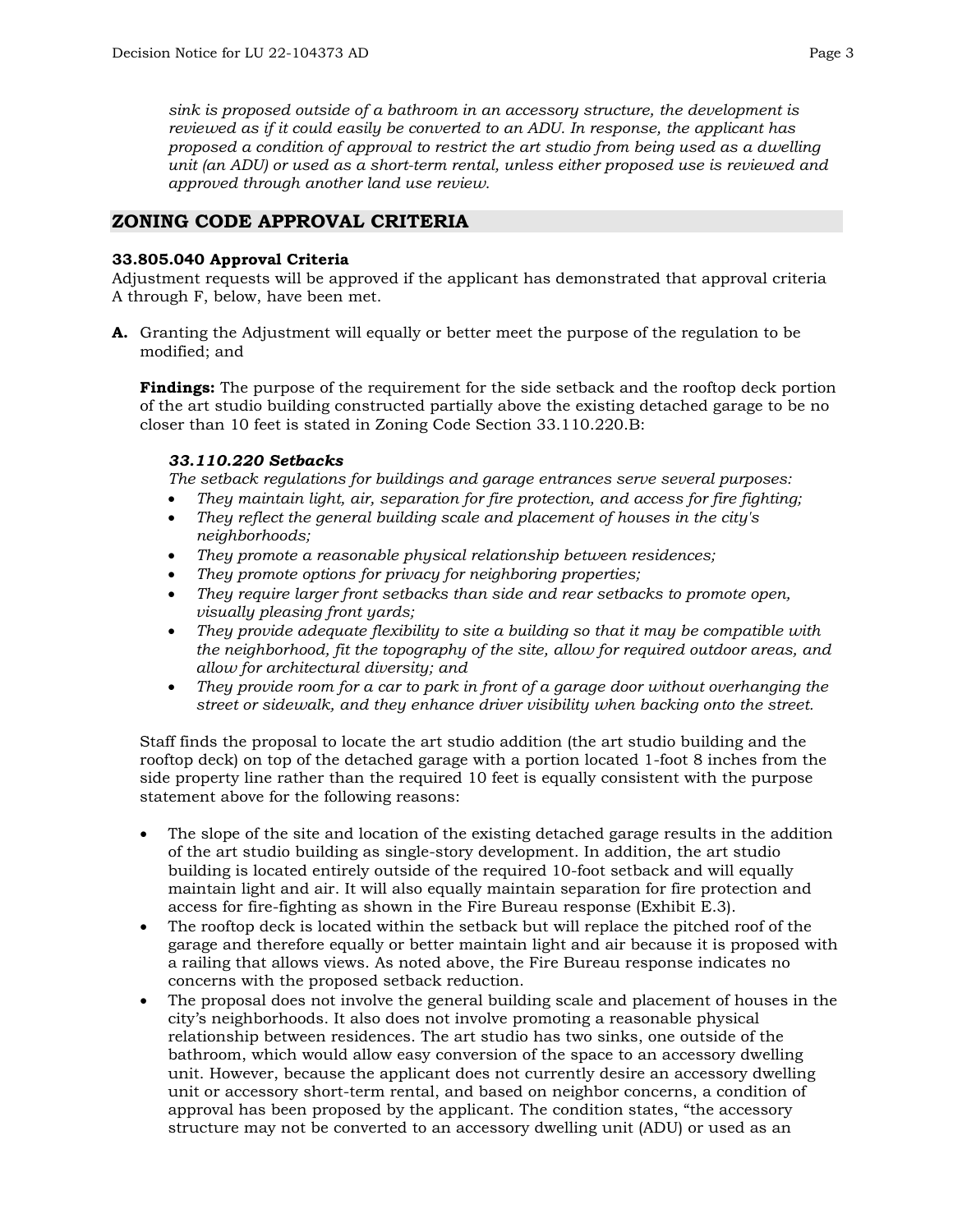accessory short-term rental". Removing this condition of approval requires approval through another Adjustment Review.

- The art studio and rooftop deck are located adjacent to the driveway serving the homes on SW Dosch Rd. It will not impact options for privacy any more than development that would be allowed by right.
- The art studio addition will maintain almost the entirely of a large landscaped "front" yard". It is necessary to point out, the site is a flag lot and doesn't have a front setback; therefore, the portion of this purpose statement about front setbacks doesn't apply.
- The overall proposal sites the building in a way that it is compatible with the neighborhood because it is attached to an existing detached garage which is separated and well screened from other homes nearby. The chosen location is also appropriate considering the slope of the site. The addition also will maintain almost the entirety of the outdoor area at this site. The addition is also well-designed to look like a small and permanently constructed work space.
- The location of the garage and garage entrance will not change as part of this proposal; therefore, vehicle parking will not be impacted for the houses located along this portion of SW Dosch Rd. The response from PBOT also indicates no objections to the proposal (Exhibit E.1).

The above information demonstrates, the proposal equally or better meets the purpose of the regulation because only the rooftop deck is proposed within the setback and due to the applicant proposed condition that the art studio will not be converted to a dwelling unit or used as a short-term rental. When the selected location which maintains a large yard, options for privacy, light and air, while adding on to an existing structure that is well screened and separated from nearby homes are factored in as well, the proposal demonstrates meets the purpose of the regulation.

Based on this information, this criterion is met.

**B.** If in a residential, CI1, or IR zone, the proposal will not significantly detract from the livability or appearance of the residential area, or if in an OS, C, E, I, or CI2 zone, the proposal will be consistent with the classifications of the adjacent streets and the desired character of the area; and

**Findings:** The proposed Adjustment must not significantly detract from the livability or appearance of the residential area. The proposed art studio addition is attractively designed with the majority of the massing located outside the setback. The existing bulk of the garage is actually diminished at the property line because the gable roof becomes flat. Due to the relatively small size of the art studio addition and new impervious surface, stormwater management thresholds are not even triggered (although runoff will be routed into the existing stormwater system). Furthermore, an arborist has been consulted and no trees are proposed for removal with information on tree protection being included with the permit. the permit for the art studio addition addresses tree protection and includes an arborist review of excavation work. Privacy has also been preserved through the removal of two windows facing the property to the south. The applicant proposed condition requires that the art studio remain as a workspace rather than being converted to an ADU or shortterm rental which removes potential activity that could result from the structure and expanded use of a deck in the setback. Based on this information, this criterion is met.

**C.** If more than one Adjustment is being requested, the cumulative effect of the Adjustments results in a project which is still consistent with the overall purpose of the zone; and

**Findings:** Since only one Adjustment is requested, this criterion is not applicable.

**D.** City-designated scenic resources and historic resources are preserved; and

**Findings**: City-designated scenic resources are identified on the official zoning maps with a lower case "s," and historic resources are identified either with a dot or as being within the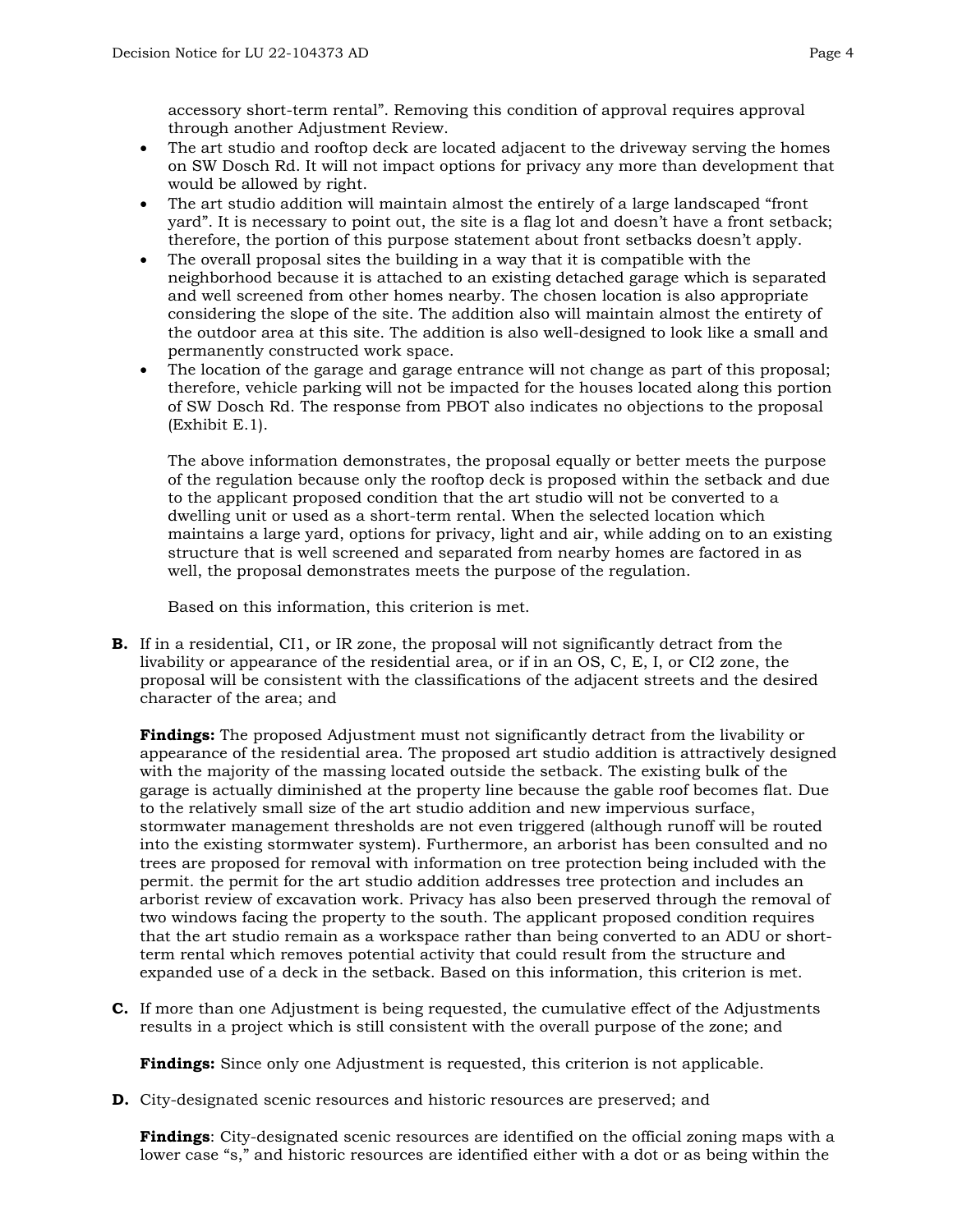boundaries of a Historic or Conservation district. The site contains a small portion of identified scenic resources in the northeast corner. The proposed art studio addition is 130 feet from the scenic resource and separated by a large grove of trees. As the art studio is located outside of and will not impact the aesthetics of the identified scenic resource, this criterion is met.

**E.** Any impacts resulting from the Adjustment are mitigated to the extent practical; and

**Findings:** The applicant proposed condition of approval and the thoughtful placement of the art studio addition including the rooftop deck, and the overall design above but offset from the existing location of the detached garage results in no impacts necessary for mitigation. Therefore, this criterion is met.

**F.** If in an environmental zone, the proposal has as few significant detrimental environmental impacts on the resource and resource values as is practicable;

**Findings:** The site and proposed art studio addition are not located within an environmental zone, therefore this criterion is not applicable.

## **DEVELOPMENT STANDARDS**

Unless specifically required in the approval criteria listed above, this proposal does not have to meet the development standards in order to be approved during this review process. The plans submitted for a building or zoning permit must demonstrate that all development standards of Title 33 can be met, or have received an Adjustment or Modification via a land use review prior to the approval of a building or zoning permit.

## **CONCLUSIONS**

The proposal involves an art studio and rooftop deck addition located partially above an existing detached garage which is only partially within the required 10-foot side setback. The rooftop deck is the only new development within the setback because the art studio building is located entirely outside of the setback. The rooftop deck is well placed, the project is well designed and any potential for impacts on neighbors, have been considered with the proposed art studio addition and application. PBOT, BES and the Fire Bureau as well as all other reviewing bureaus responded with no concerns. Approval criteria have been met and the proposal to locate an art studio and rooftop deck above an existing detached garage with a portion of the garage and rooftop deck located 1-foot 8-inches from the south property line is approved.

## **ADMINISTRATIVE DECISION**

Approval of a reduction to side setback for an art studio addition that contains a rooftop deck. The rooftop deck is approved with a reduction to the south side setback from 10 feet to 1-foot 8 inches, per the approved site plans, Exhibits C.1 through C.3, signed and dated June 8, 2022, subject to the following conditions:

- A. As part of the building permit application submittal, the following development-related condition, Condition B, must be noted on each of the 4 required site plans or included as a sheet in the numbered set of plans. The sheet on which this information appears must be labeled "ZONING COMPLIANCE PAGE - Case File LU 22-104373 AD." All requirements must be graphically represented on the site plan, landscape, or other required plan and must be labeled "REQUIRED."
- B. The accessory structure may not be converted to an accessory dwelling unit (ADU) or used as an accessory short-term rental.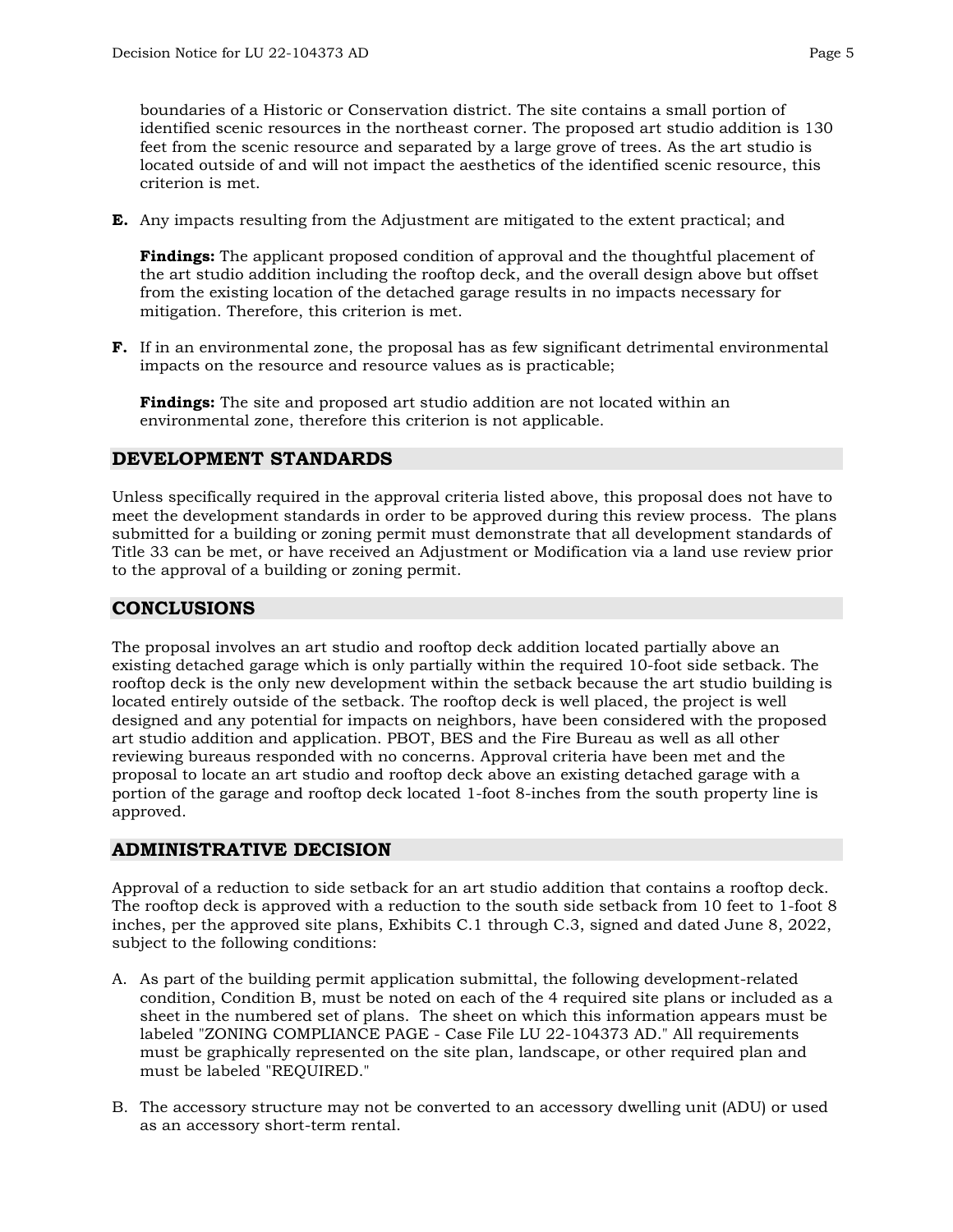



By authority of the Director of the Bureau of Development Services

#### **Decision mailed: June 10, 2022**

**About this Decision.** This land use decision is **not a permit** for development. Permits may be required prior to any work. Contact the Development Services Center at 503-823-7310 for information about permits.

**Procedural Information.** The application for this land use review was submitted on January 18, 2022, and was determined to be complete on March 18, 2022.

*Zoning Code Section 33.700.080* states that Land Use Review applications are reviewed under the regulations in effect at the time the application was submitted, provided that the application is complete at the time of submittal, or complete within 180 days. Therefore this application was reviewed against the Zoning Code in effect on March 18, 2022.

*ORS 227.178* states the City must issue a final decision on Land Use Review applications within 120-days of the application being deemed complete. The 120-day review period may be waived or extended at the request of the applicant. In this case, the applicant did not waive or extend the 120-day review period. Unless further extended by the applicant, **the 120 days will expire on: July 16, 2022.**

#### **Some of the information contained in this report was provided by the applicant.**

As required by Section 33.800.060 of the Portland Zoning Code, the burden of proof is on the applicant to show that the approval criteria are met. The Bureau of Development Services has independently reviewed the information submitted by the applicant and has included this information only where the Bureau of Development Services has determined the information satisfactorily demonstrates compliance with the applicable approval criteria. This report is the decision of the Bureau of Development Services with input from other City and public agencies.

**Conditions of Approval.** If approved, this project may be subject to a number of specific conditions, listed above. Compliance with the applicable conditions of approval must be documented in all related permit applications. Plans and drawings submitted during the permitting process must illustrate how applicable conditions of approval are met. Any project elements that are specifically required by conditions of approval must be shown on the plans, and labeled as such.

These conditions of approval run with the land, unless modified by future land use reviews. As used in the conditions, the term "applicant" includes the applicant for this land use review, any person undertaking development pursuant to this land use review, the proprietor of the use or development approved by this land use review, and the current owner and future owners of the property subject to this land use review.

**Appealing this decision.** This decision may be appealed to the Adjustment Committee, and if appealed a hearing will be held. The appeal application form can be accessed at https://www.portlandoregon.gov/bds/45477. Appeals must be received **by 4:30 PM on** June 24, 2022). **The completed appeal application form must be emailed to [LandUseIntake@portlandoregon.gov](mailto:LandUseIntake@portlandoregon.gov) and to the planner listed on the first page of this decision.** If you do not have access to e-mail, please telephone the planner listed on the front page of this notice about submitting the appeal application. **An appeal fee of \$250 will be charged**. Once the completed appeal application form is received, Bureau of Development Services staff will contact you regarding paying the appeal fee. The appeal fee will be refunded if the appellant prevails. There is no fee for Office of Community and Civic Life recognized organizations for the appeal of Type II and IIx decisions on property within the organization's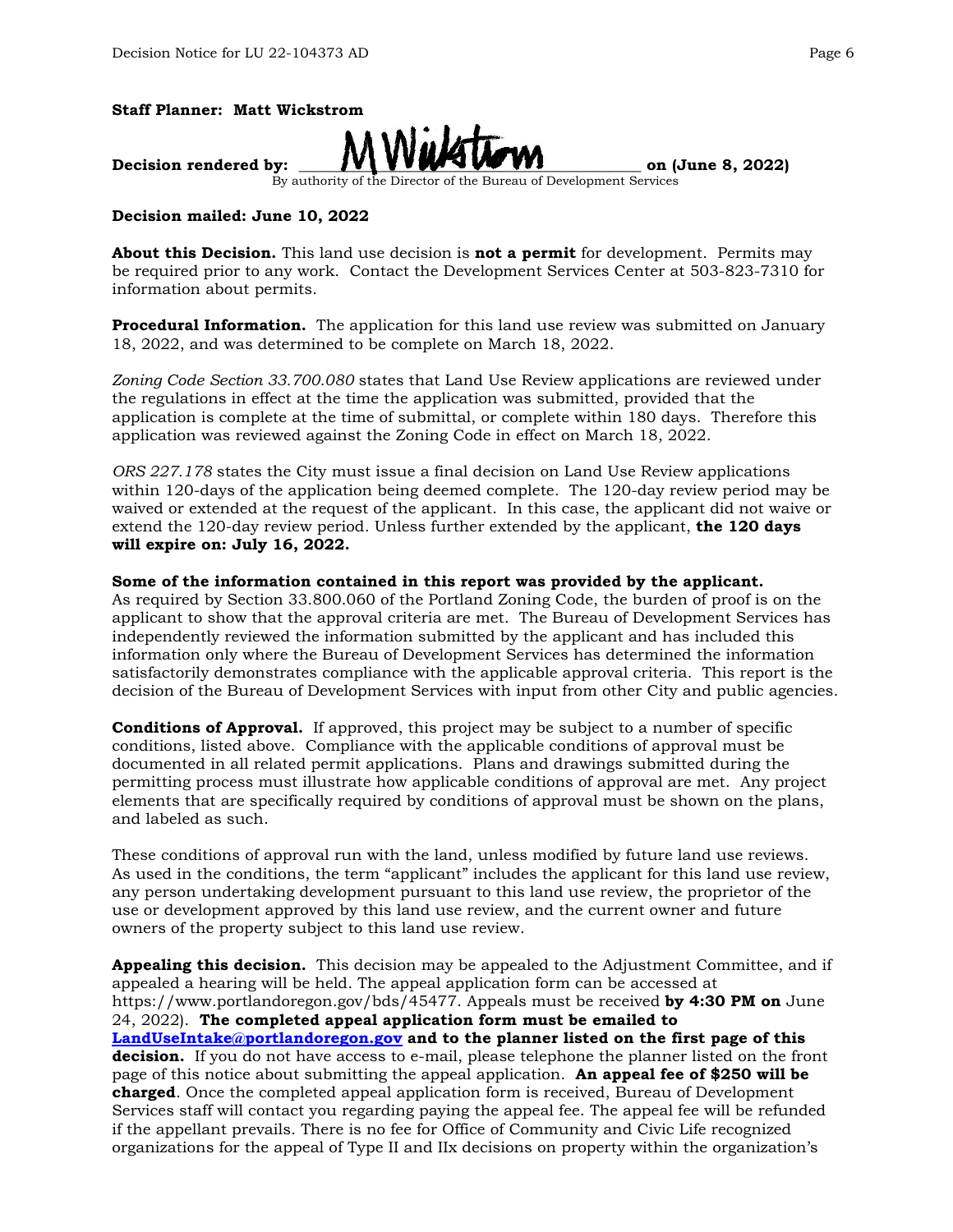boundaries. The vote to appeal must be in accordance with the organization's bylaws. Please contact the planner listed on the front page of this decision for assistance in filing the appeal and information on fee waivers. Please see the appeal form for additional information.

If you are interested in viewing information in this file, please contact the planner listed on the front of this notice. The planner can email you documents from the file. A fee would be required for all requests for paper copies of file documents. Additional information about the City of Portland, and city bureaus is available online at [https://www.portland.gov.](https://www.portland.gov/) A digital copy of the Portland Zoning Code is available online at [https://www.portlandoregon.gov/zoningcode.](https://www.portlandoregon.gov/zoningcode)

**Attending the hearing.** If this decision is appealed, a hearing will be scheduled, and you will be notified of the date and time of the hearing. The decision of the Adjustment Committee is final; any further appeal must be made to the Oregon Land Use Board of Appeals (LUBA) within 21 days of the date of mailing the decision, pursuant to ORS 197.620 and 197.830. Contact LUBA at 775 Summer St NE, Suite 330, Salem, Oregon 97301-1283, or phone 1-503-373-1265 for further information.

Failure to raise an issue by the close of the record at or following the final hearing on this case, in person or by letter, may preclude an appeal to the Land Use Board of Appeals (LUBA) on that issue. Also, if you do not raise an issue with enough specificity to give the Adjustment Committee an opportunity to respond to it, that also may preclude an appeal to LUBA on that issue.

## **Recording the final decision.**

If this Land Use Review is approved the final decision will be recorded with the Multnomah County Recorder.

• *Unless appealed,* the final decision will be recorded after **June 24, 2022** by the Bureau of Development Services.

The applicant, builder, or a representative does not need to record the final decision with the Multnomah County Recorder.

For further information on your recording documents please call the Bureau of Development Services Land Use Services Division at 503-823-0625.

**Expiration of this approval.** An approval expires three years from the date the final decision is rendered unless a building permit has been issued, or the approved activity has begun.

Where a site has received approval for multiple developments, and a building permit is not issued for all of the approved development within three years of the date of the final decision, a new land use review will be required before a permit will be issued for the remaining development, subject to the Zoning Code in effect at that time.

**Applying for your permits.** A building permit, occupancy permit, or development permit may be required before carrying out an approved project. At the time they apply for a permit, permittees must demonstrate compliance with:

- All conditions imposed herein;
- All applicable development standards, unless specifically exempted as part of this land use review;
- All requirements of the building code; and
- All provisions of the Municipal Code of the City of Portland, and all other applicable ordinances, provisions and regulations of the City.